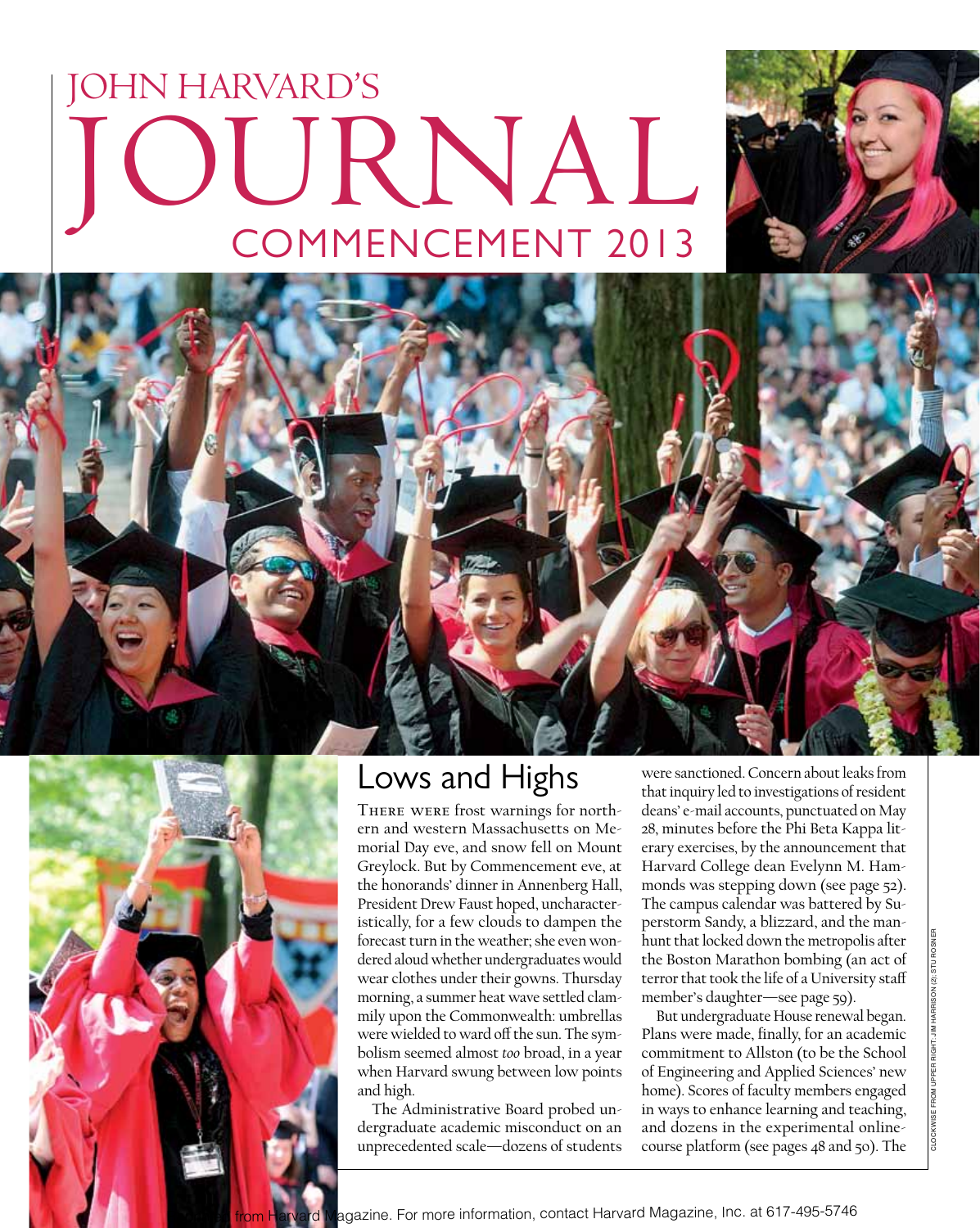

men's basketball team won its first NCAA tournament game, defeating New Mexico and prompting Latin Salutatorian Fanaye Yirga '13 to utter the immortal phrase, *"…illam unicam cladem gloriosam Novorum Mexicanorum!"* ("… that single glorious defeat of those in New Mexico!"). Stupendous eight- and nine-figure gifts were announced to support some of these priorities, and others like biomedical engineering—a harbinger of more to come as The Harvard Campaign lifts off this fall.

### Sober Sentiments

THE FORMALITIES of the 362nd Commencement reflected the temper of the times. President Faust's baccalaureate address, on Tuesday afternoon, made the only official mention of the cheating controversy (the year "began with revelations about breaches of academic trust and raised hard questions

**Celebrants all. Opposite page (from top): psychology concentrator Jem Marie Lugo '13 of Cabot House; brand-new doctors (from left) Sheena Chew, Sagar Anil Patel, Benedict Uchenna Nwachukwu (also M.B.A. '13), Stephanie Marie Cantú, Emily Morell Balkin, Sidharth Venkata Puram (also Ph.D. '11), Kristine Marie Specht; doctor of education Lynette Nicole Tannis. This page (clockwise from top left): Ph.D.s, from left, Jonathan Ruel, Pan-Pan Xueke Jiang, Alison Lynn Hill, and an unknown colleague; seniors Charlotte Annie Lieberman and Zoe Tucker stood** 

**out among their more sedate fellows; true-blue Lowellians; and legal scholars Salwa Mohamed Saleh, Flora Maina Amwayi, and Sasha-Anaïs Sharif**

for all of us. What is success? What is integrity? How do we uphold it, in our own lives and as a community?"). But mostly she drew on Boston's heartbreaking reprise of New Yorkers' heroism on 9/11, with first responders dashing to the danger: she talked with the seniors about "lives of *running toward*," impelled by "something larger than yourselves, lives of engagement and commitment and, yes, risk—risk taken in service to what matters to you most." (She might also have been channeling Facebook COO Sheryl Sandberg '91, M.B.A. '95, best-selling author of *Lean In*, who keynoted Harvard Business School's half-century celebration of co-educating the M.B.A. program—see page 55.)

The contemporary theme carried over to the morning exercises. Third-generation

Boston police officer Stephen McNulty led the singing of the national anthem. Faust then came forward to ask for a moment of silence for the victims of the Marathon bombing and of the recent Oklahoma tornadoes (cataclysms manmade and natural that prefigured her afternoon remarks on the purposes of research universities; see page 47). The McNulty family's tradition of service mirrors that of Jon Murad '95, the graduate English speaker. The mid-career M.P.A. recipient signs his e-mails, simply, "Detective, NYPD/Harvard Kennedy School '13" (see page 47). New York and Boston, fierce rivals in sports and other realms, are now bretheren among American cities on the receiving end of terrorism.

During the conferral of degrees, Provost

#### **www.harvardmagazine.com/commencement**

Reprinted from Harvard Magazine. For more information, contact Harvard Magazine, Inc. at 617-495-5746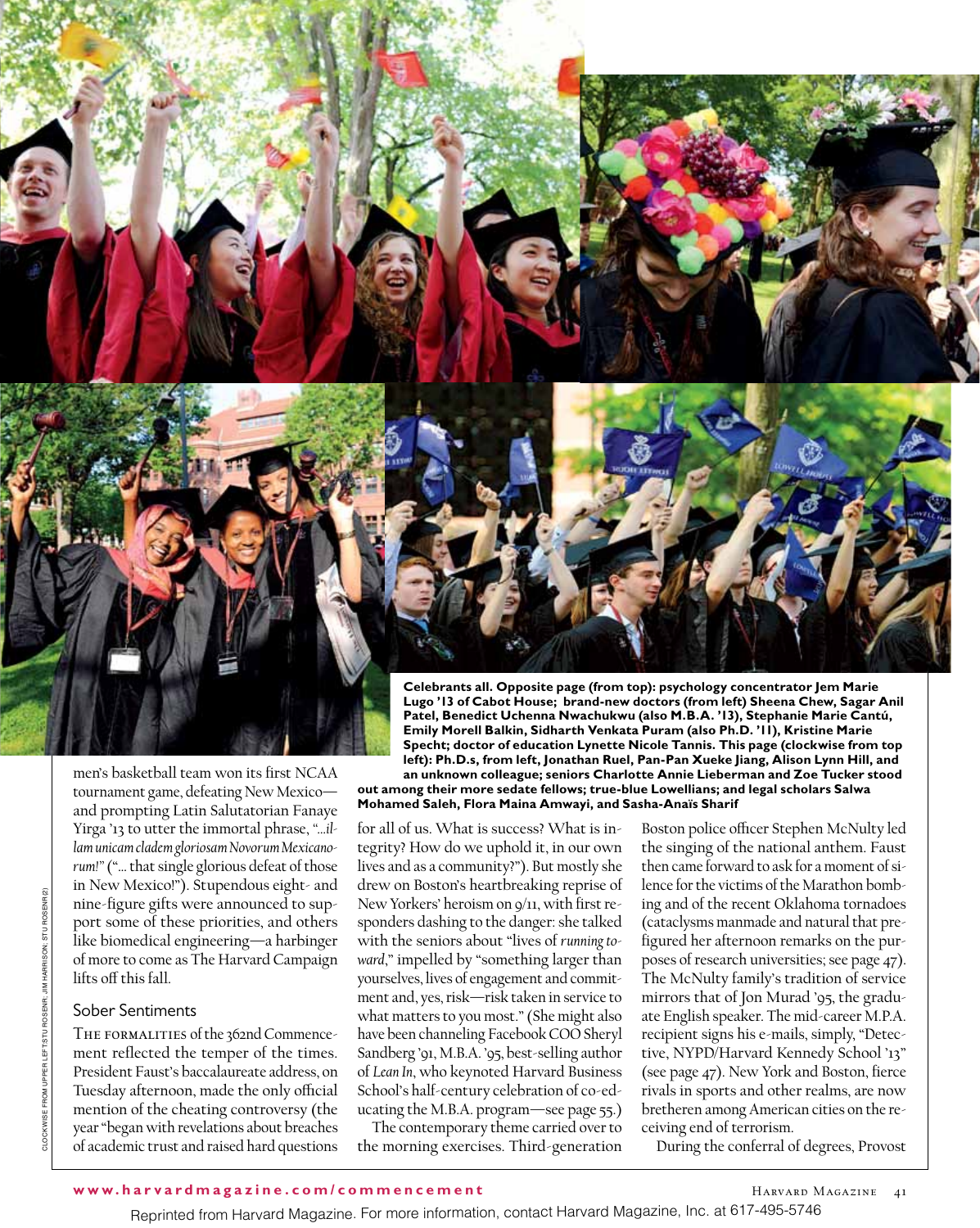#### **John H arvard's Journal •** Commen c ement 2013

Alan M. Garber made note of three people who have served Harvard: Graduate School of Education dean Kathleen McCartney, appointed president of Smith College; Michael Shinagel, dean of continuing education and University extension, retiring after a record-setting tenure; and the College's Dean Hammonds.

 Significant public-sector service was also recognized in the conferring of an honorary degree on Boston's street-savvy mayor, Thomas M. Menino, who is concluding 20 years in office, an era of robust growth in the

local healthcare, high-technology, highereducation, innovation-driven economy all aligned with Harvard's aspirations, particularly on the mayor's side of the Charles River. Cleverly echoing the rallying cry that helped knit Boston together after the bombing, his citation lauded a leader "whose love of his city and passion for its betterment have made and kept Boston strong."

Outside Tercentenary Theatre, and before Commencement proper, most of the week's guest oracles were similarly high-minded and serious. Law School class day speaker Jeffrey Toobin '82, J.D. '86, legal analyst for *The New Yorker* and CNN, addressed the Supreme Court's changing composition. He noted the retirement of associate justices John Paul Stevens, Sandra Day O'Connor, and David Souter '61, LL.B. '66, LL.D. '10, observing that no one is likely to see "three more different people" than that trio, yet, "all were moderate Republicans who left the Court completely alienated from the modern Republican party." He explained that "the notion of moderate Republicanism has disappeared from the Supreme Court, just

> Christianity and its orthodoxies and heresies. Doctor of Laws: *Bold expositor of the Gnostic Gospels, reading ancient scriptures anew, a scholar transcending tradition's constraints to bring forth books*

> **Clemmie Dixon Spangler Jr.,** M.B.A. '56. North Carolina business and education leader, past president of the Board of Overseers, Business School benefactor and

## Honoris Causa

*Six men and three women received honorary degrees at Commencement. University provost Alan M. Garber introduced the honorands in the following order, and President Drew Faust read the citations, concluding with the recipient's name and degree. For fuller background on each* 



*honorand, see* **http://harvardmagazine.com/ honorands-13**.

**Donald Roswell Hopkins,** M.P.H. '70. Director of international health programs for The Carter Center, the leader of efforts

to eradicate Guinea worm disease. Doctor of Science: *Vanquishing fiery serpents with missionary zeal, banishing plagues from countless houses, he nimbly wields the rod of Asclepius, with a scientist's skill and a humanitarian's care.*

**JoAnne Stubbe.** MIT's Novartis professor of chemistry and professor of biology, a pioneer in discovering how enzymes

guide DNA replication and repair. Doctor of Science: *Boundlessly curious, relentlessly rigorous, enrapt by the helical strands that encode our existence, a sage of science who elucidates enzymes crucial to the chemistry of life.*

**Sir Partha Sarathi Dasgupta.** Ramsey professor emeritus of economics, University of Cambridge, a leading thinker at the intersection of econom-

ics, natural resources, population, and social welfare. Doctor of Laws: *An inexhaustibly resourceful economist, dauntless in confronting the largest of questions, he trains his keen eye on the plight of the poorest and insists we value Nature when we gauge the wealth of nations.*

**José Antonio Abreu.** Founder of El Sistema, the Venezuelan music-

education and social-welfare program for hundreds of thousands of disadvantaged youths. Doctor of Music: *Magnanimous maestro of an uplifting movement, orchestrating harmonies that far transcend the stage; in the sublime power of music he finds opportunity's major key.*

**Lord Robert McCredie May.** Professor, University of Oxford, past president of the Royal Society, national science adviser, and mathematical modeler of ecology

> and biodiversity. Doctor of Science: *A prodigious polymath and peerless peer whose mind conceives models that sustain life and whose voice resounds in support of enlightened inquiry.*

> **Elaine Hiesey Pagels,** Ph.D. '70. Princeton's Paine Foundation professor of religion, the preeminent interpreter of Gnosticism and of early



volunteer. Doctor of Laws: *Exponent of education, executive extraordinaire, a transformative benefactor both gracious and wise, who always does something for others while he has the chance.*

*of revelation.*

**Thomas M. Menino.** The longest-serving mayor of Boston, now completing his fifth elected term. Doctor of Laws: *The* 

*consummate mayor of the people, for the people, an urban mechanic turned urban legend whose love of his city and passion for its betterment have made and kept Boston strong.*



**Oprah Winfrey.** Talk-show host, media entrepreneur, and philanthropist. Doctor of Laws: *Opening books, opening doors, opening minds to life's possibilities, a bountiful altruist and woman of valor whose audiences owe her a spirited standing O.*



*Photographs by Stu Rosner*

Reprinted from Harvard Magazine. For more information, contact Harvard Magazine, Inc. at 617-495-5746